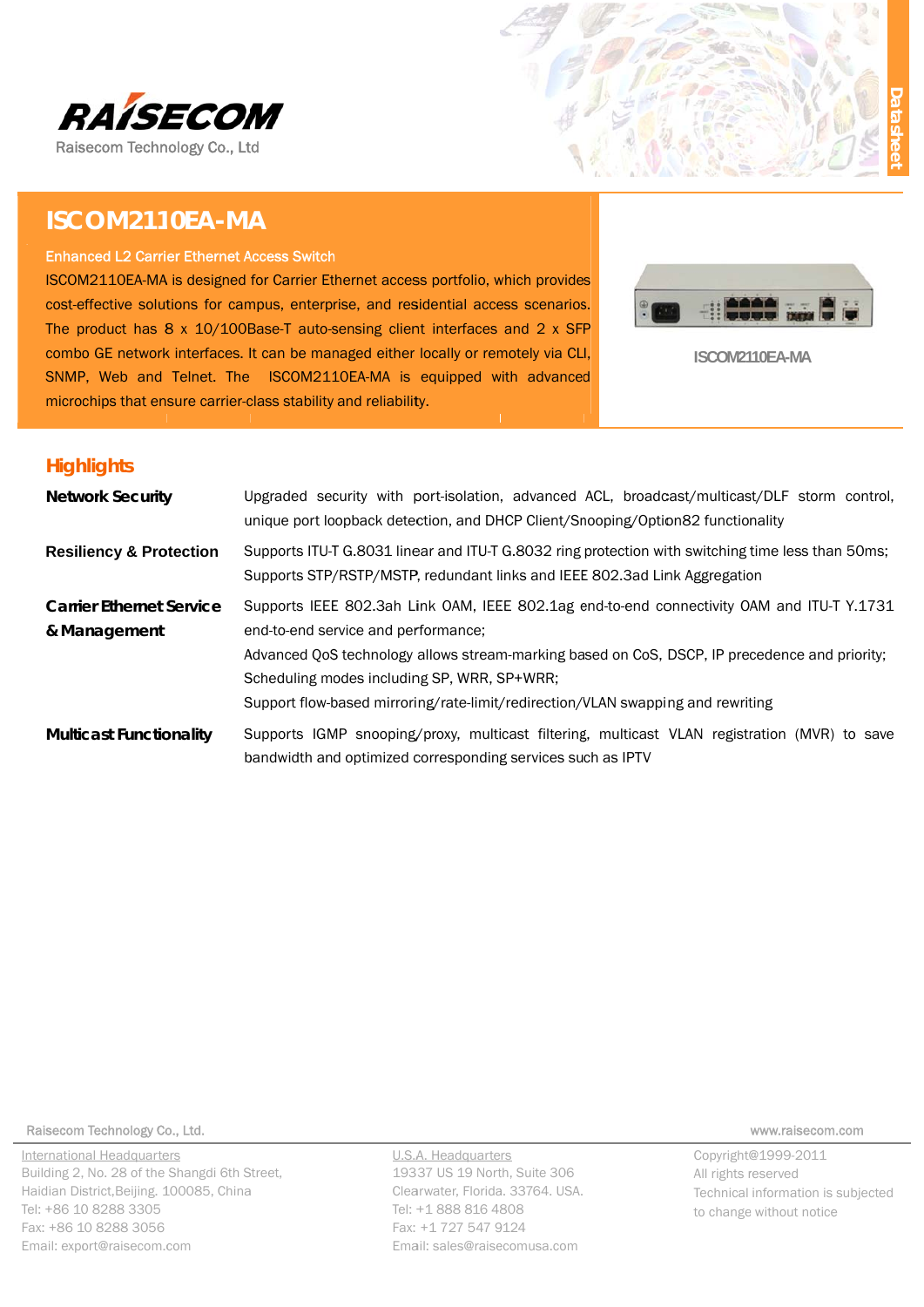





#### **Products involved**

- · 10G aggregation switch: ISCOM2924GF-4C
- L2 access switch: ISCOM2110EA-MA
	- ISCOM2126EA-MA(B)
	- ISCOM2128EA-MA

### **Features**

| <b>Switching Mode</b>    | Store and forward mode; Non-blocking switching       |
|--------------------------|------------------------------------------------------|
| <b>Packet Forwarding</b> | MTU: 9,712byte (default);                            |
|                          | <b>DLF</b> control                                   |
| <b>Bandwidth Profile</b> | Rate limit: 1,048,576Kbps;                           |
|                          | Burst configuration (Max 130KB);                     |
|                          | Ingress rate limit per port;                         |
|                          | Egress flow shaping per port;                        |
|                          | Rate limit per VLAN;                                 |
|                          | Increments:64Kbps                                    |
| <b>VLAN</b>              | IEEE 802.10 VLAN: 4K active VLANs;                   |
|                          | port-based VLAN;                                     |
|                          | GVRP, 256 max dynamic VLAN                           |
| <b>Storm Control</b>     | Broadcast/multicast/unicast/DLF storm control;       |
|                          | Control mode: global, bps, burst; Default burst: 8KB |
| <b>Multicast</b>         | 1K multicast addresses:                              |
|                          | Static multicast group;                              |
|                          | IGMP Snooping V1/V2/V3;                              |
|                          | Multicast filtering & unknown multicast discarding;  |
|                          | <b>MVR</b>                                           |
| <b>Mirror</b>            | Mirroring per port;                                  |
|                          |                                                      |

Raisecom Technology Co., Ltd.

**International Headquarters** Building 2, No. 28 of the Shangdi 6th Street, Haidian District, Beijing. 100085, China Tel: +86 10 8288 3305 Fax: +86 10 8288 3056 Email: export@raisecom.com

U.S.A. Headquarters 19337 US 19 North, Suite 306 Clearwater, Florida. 33764. USA. Tel: +1 888 816 4808 Fax: +1 727 547 9124 Email: sales@raisecomusa.com

www.raisecom.com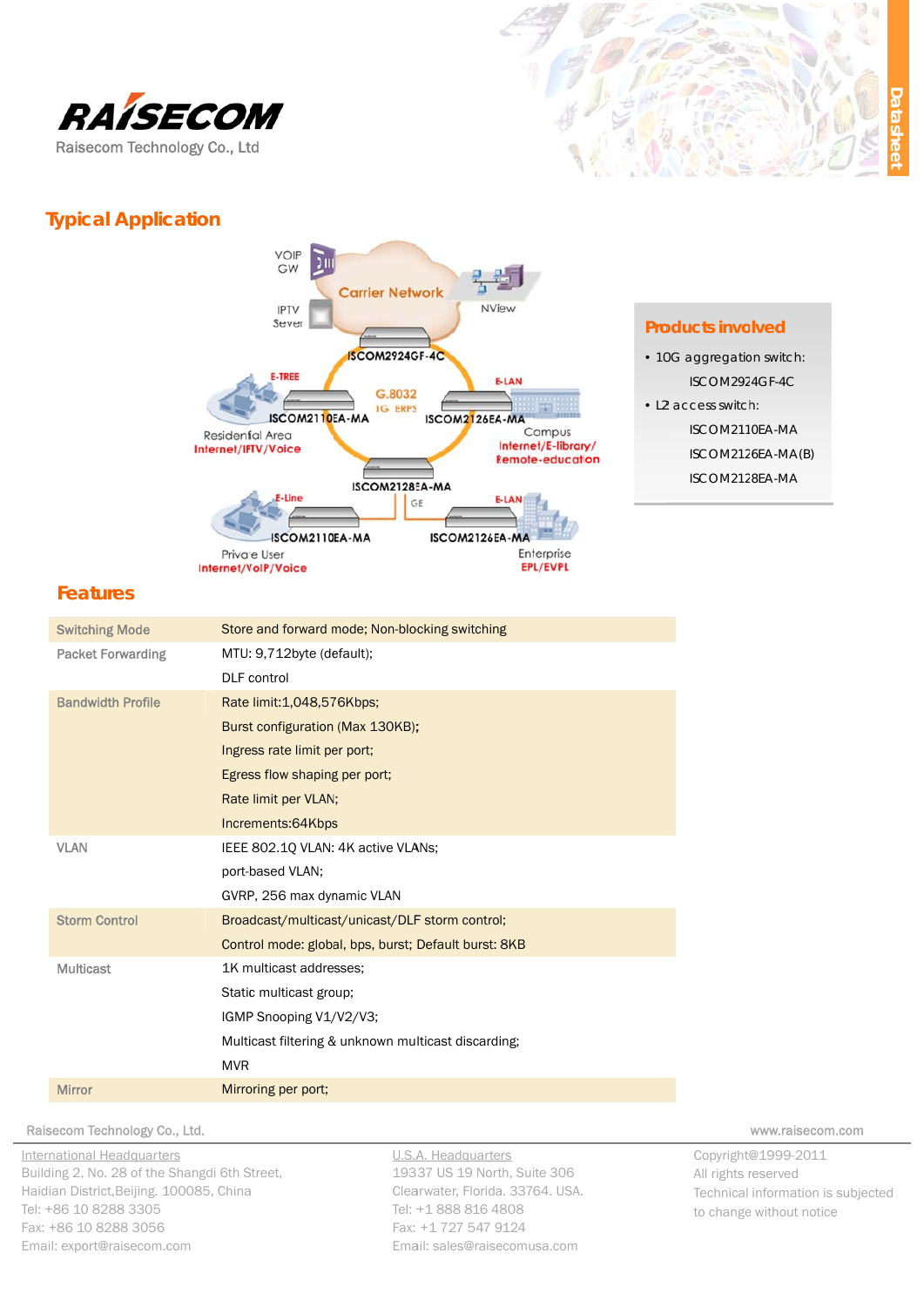

|  | <u>es</u>                   |
|--|-----------------------------|
|  | <b>Service Service</b><br>መ |
|  | ወ                           |

ن (

|                                | Separate mirroring configurations for ingress & egress ports            |
|--------------------------------|-------------------------------------------------------------------------|
| <b>Port Loopback Detection</b> | Auto shutdown individual ports upon fault signals;                      |
|                                | Auto-detection interval can be set                                      |
| <b>MAC Address Table</b>       | 16K MAC address;                                                        |
|                                | Add/remove MAC address;                                                 |
|                                | View MAC address statistic;                                             |
|                                | Search MAC address;                                                     |
|                                | Aging time: 10-1,000,000s;                                              |
|                                | MAC table threshold per port;                                           |
|                                | MAC table limit: 1-255;                                                 |
| Q-in-Q                         | Port/flexible Q-in-Q;                                                   |
|                                | 682 flexible Q-in-Q configurable items;                                 |
|                                | Egress-direction VLAN-mapping                                           |
| <b>Link Aggregation</b>        | Up to 6 groups and 8 ports per group;                                   |
|                                | Group member max-port-number 26;                                        |
|                                | Load balance based on MAC/MAC+IP;                                       |
|                                | Standard LACP (static only)                                             |
| <b>Flow Control</b>            | IEEE 802.3x in full duplex mode;                                        |
|                                | Back pressure in half duplex mode;                                      |
|                                | Separate configurations for ingress & egress                            |
| <b>STP</b>                     | STP, RSTP & MSTP (64 instances);                                        |
|                                | <b>256 STG</b>                                                          |
| <b>Digital Diagnostic</b>      | SFP digital diagnostic function                                         |
| <b>Port Backup</b>             | Supported                                                               |
| <b>Transparent Relay</b>       | BPDU; DOT1X; LACP; CDP; VTP; PVST                                       |
| <b>Advanced</b>                |                                                                         |
| <b>OAM</b>                     | IEEE802.3ah OAM including discovery, link performance, remote loopback, |
|                                | fault detection & performance stats per OAM standards;                  |
|                                | OAM Active/Passive mode;                                                |
|                                | OAM MIB Variable Get function;                                          |
|                                | OAM Event function;                                                     |
|                                | Extended OAM (configure on remote switches)                             |
| <b>Cluster Management</b>      | Raisecom Neighbor Discovery Protocol (RNDP);                            |
|                                | Raisecom Topology Discovery Protocol (RTDP);                            |
|                                | Raisecom Cluster Management Protocol (RCMP);                            |
|                                | Raisecom Cluster Program                                                |
| <b>SLA</b>                     | Layer-2/Layer-3 SLA (frame delay, jitter & packet loss)                 |

Raisecom Technology Co., Ltd.

International Headquarters Building 2, No. 28 of the Shangdi 6th Street, Haidian District, Beijing. 100085, China Tel: +86 10 8288 3305 Fax: +86 10 8288 3056 Email: export@raisecom.com

U.S.A. Headquarters 19337 US 19 North, Suite 306 Clearwater, Florida. 33764. USA. Tel: +1 888 816 4808 Fax: +1 727 547 9124 Email: sales@raisecomusa.com

www.raisecom.com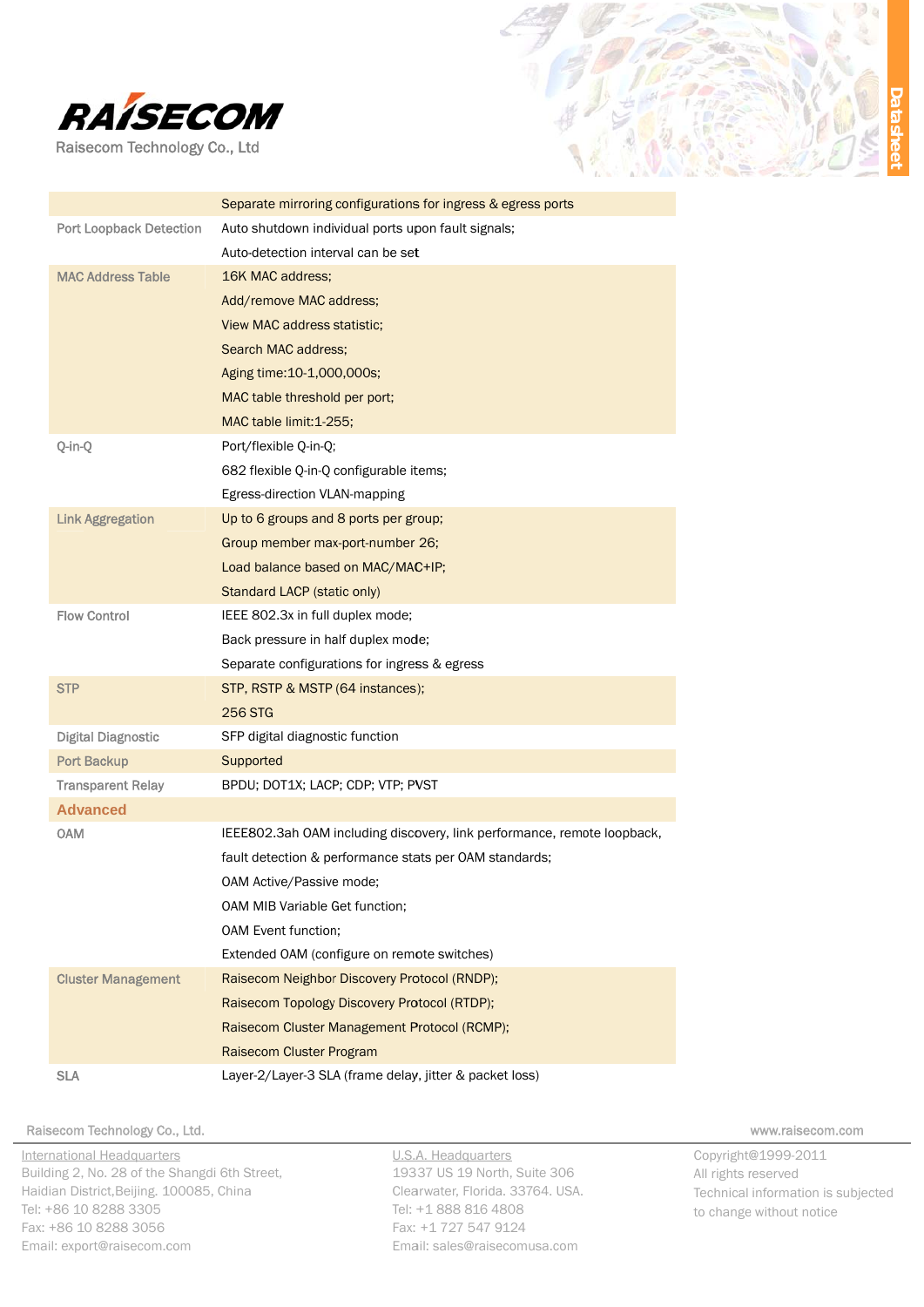



| <b>System Management</b> | CLI/Telnet/NMS/SNMP/Web management;                                  |
|--------------------------|----------------------------------------------------------------------|
|                          | 16 Layer 3 interfaces, super VLAN, max 4K VLANs;                     |
|                          | RMON1, 2, 3 & 9;                                                     |
|                          | Bridge MIB (RFC1493);                                                |
|                          | Raisecom NMS:                                                        |
|                          | System log;                                                          |
|                          | Hierarchical alarms;                                                 |
|                          | Link alarm per port;                                                 |
|                          | Keep-alive report;                                                   |
|                          | Fault pass through;                                                  |
|                          | Module information management                                        |
| <b>Maintenance</b>       | Debug information output;                                            |
|                          | PING (packet internet groper);                                       |
|                          | Telnet client;                                                       |
|                          | Port statistics;                                                     |
|                          | Port dynamic statistics                                              |
| QoS                      | Global CoS/DSCP to queue mapping;                                    |
|                          | Port priority override;                                              |
|                          | Port TRUST mode: CoS/DSCP/port priority;                             |
|                          | Global queue scheduling with 8 queues per port;                      |
|                          | Scheduling mode: SP/WRR/SP+WRR;                                      |
|                          | WRR weight range: 1-255;                                             |
|                          | Flow statistics;                                                     |
|                          | Flow-based mirror/rate-limit/ redirection/VLAN swapping/rewriting of |
|                          | 802.1p CoS, DSCP, IP priority                                        |
| <b>Ethernet Ring</b>     | Raisecom private ring protocol;                                      |
|                          | Up to 8 rings;                                                       |
|                          | 124 devices on one ring;                                             |
|                          | switching time ≤50ms                                                 |
| <b>ACL</b>               | MAC/IP-based ACL;                                                    |
|                          | ACL map (L2~L4 byte)                                                 |
| <b>Safety Features</b>   | Client classification and password protection;                       |
|                          | RADIUS;                                                              |
|                          | TACACS+;                                                             |
|                          | Binding of MAC address & port;                                       |
|                          | Port protection;                                                     |
|                          | PPPoF agent:                                                         |

Raisecom Technology Co., Ltd.

International Headquarters Building 2, No. 28 of the Shangdi 6th Street, Haidian District, Beijing. 100085, China Tel: +86 10 8288 3305 Fax: +86 10 8288 3056 Email: export@raisecom.com

U.S.A. Headquarters 19337 US 19 North, Suite 306 Clearwater, Florida. 33764. USA. Tel: +1 888 816 4808 Fax: +1 727 547 9124 Email: sales@raisecomusa.com

www.raisecom.com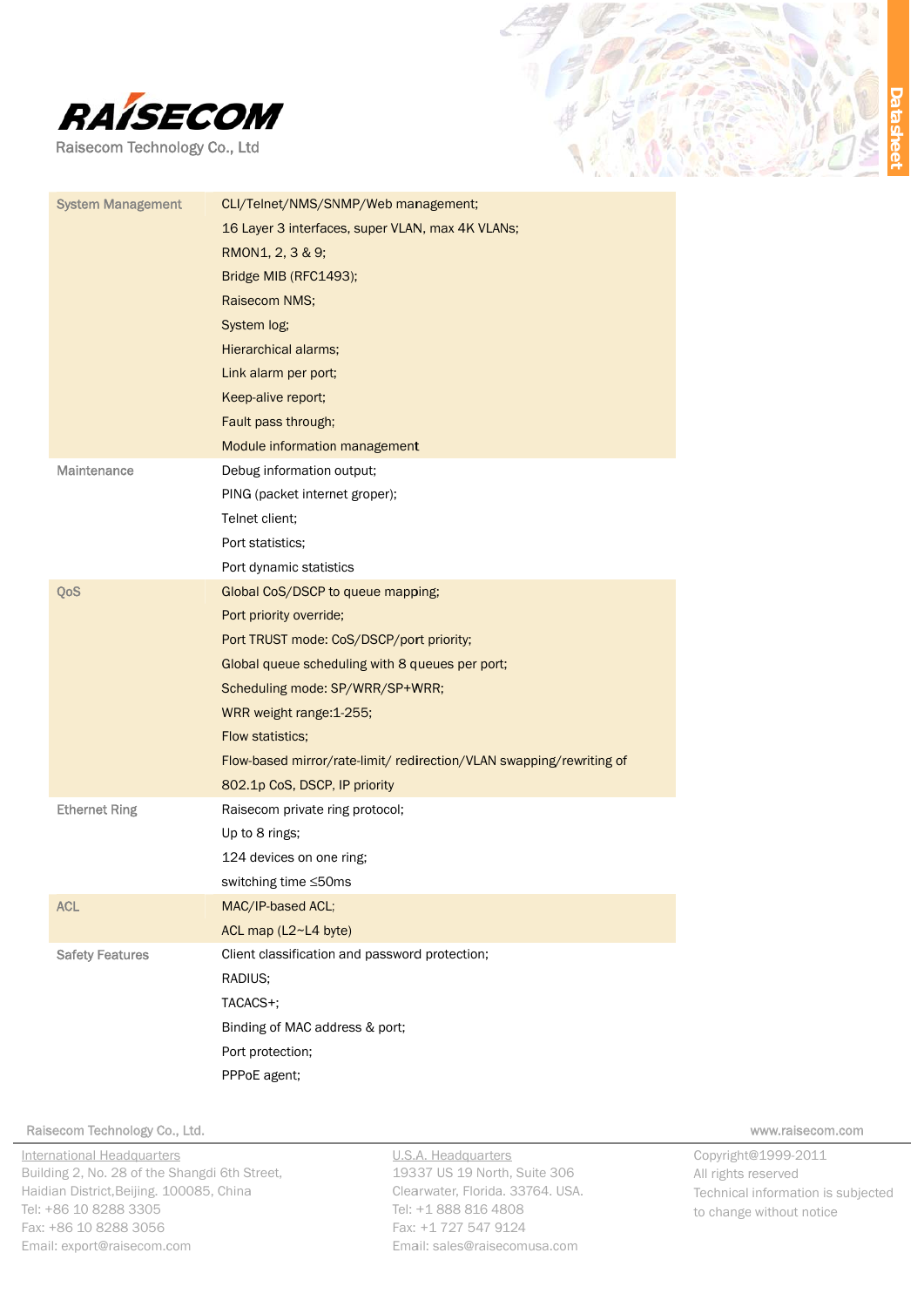



|                              | DOT1X:                                                    |
|------------------------------|-----------------------------------------------------------|
|                              | IP source guard;                                          |
|                              | Dynamic ARP inspection (DAI)                              |
| <b>CFM</b>                   | IEEE802.1ag/ITU-T Y.1731 protocol: up to 256 MEP, 256 MA; |
|                              | Connectivity check (CC); Loopback (LB); Link trace (LT)   |
| <b>Password Recovery</b>     | Supported                                                 |
| <b>Filter</b>                | <b>ACL hardware filter;</b>                               |
|                              | Support MAC 1536 traffic streams                          |
| <b>LLDP</b>                  | Discovery remote base on link layer;                      |
|                              | Get remote basic information                              |
| <b>Error Tolerance &amp;</b> | System error report;                                      |
| <b>Redundancy</b>            | Fast recovery during serious error                        |
| <b>Scheduling</b>            | System task scheduling                                    |
| <b>MEF 9 &amp; 14</b>        | Supported                                                 |
| <b>Time Management</b>       | Time zone; Time modification;                             |
|                              | Support SNTP & NTP                                        |
| <b>Software Upgrade</b>      | Xmodem/FTP upgrade in BOOTROM                             |
|                              | FTP/TFTP                                                  |
| <b>Auto Configuration</b>    | Supported                                                 |
| <b>DHCP</b>                  | DHCP Client/Snooping/Opt82/Relay                          |
|                              |                                                           |

Raisecom Technology Co., Ltd.

International Headquarters Building 2, No. 28 of the Shangdi 6th Street, Haidian District, Beijing. 100085, China Tel: +86 10 8288 3305 Fax: +86 10 8288 3056 Email: export@raisecom.com

U.S.A. Headquarters 19337 US 19 North, Suite 306 Clearwater, Florida. 33764. USA. Tel: +1 888 816 4808 Fax: +1 727 547 9124 Email: sales@raisecomusa.com

www.raisecom.com